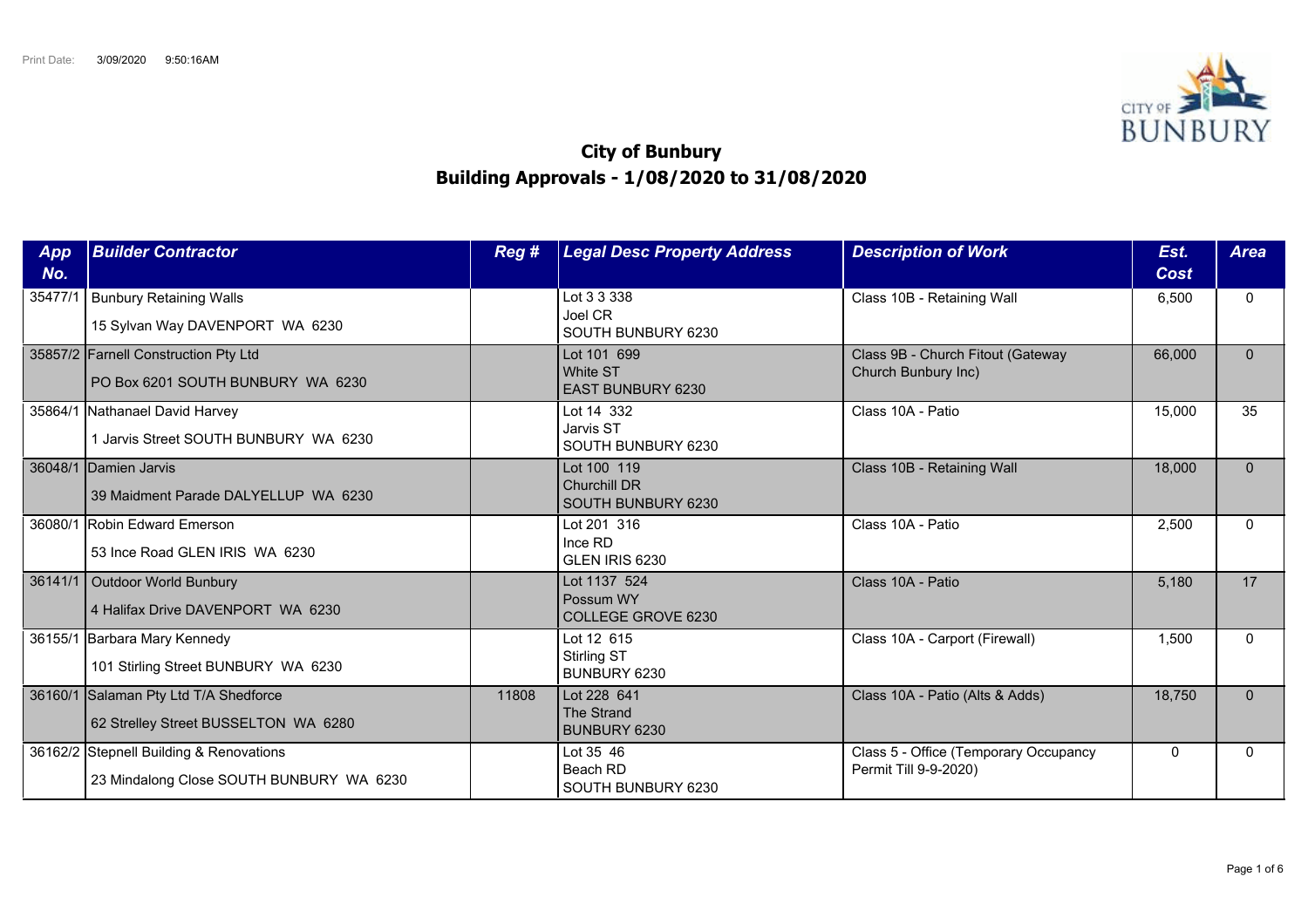| App<br>No. | <b>Builder Contractor</b>                                                                  | Reg #        | <b>Legal Desc Property Address</b>                    | <b>Description of Work</b>                                                 | Est.<br><b>Cost</b> | <b>Area</b>  |
|------------|--------------------------------------------------------------------------------------------|--------------|-------------------------------------------------------|----------------------------------------------------------------------------|---------------------|--------------|
| 36167/1    | Industry Maintenance Solutions<br>56 Strickland Street BUNBURY WA 6230                     | 7995         | Lot 707 136<br>Columbine TCE<br>GLEN IRIS 6230        | Class 10A - Shed                                                           | 15,389              | 32           |
|            | 36170/1 Christine Skeggs<br>PO Box 1494 BUNBURY WA 6231                                    |              | Lot 7 442<br>Moore ST<br>BUNBURY 6230                 | Class 10A - Steel & Timber<br>Polycarbonate Roof Re-Clad<br>(Unauthorised) | 340                 | $\mathbf{0}$ |
|            | 36172/1 Davide Zana<br>12 Argyle Avenue WITHERS WA 6230                                    |              | Lot 87 15<br>Argyle AV<br>WITHERS 6230                | Class 1A - Dwelling (Alts & Adds)                                          | 5,000               | $\mathbf{0}$ |
|            | 36175/1 CPR Outdoor Centre<br>67 Halifax Drive DAVENPORT WA 6230                           | $\mathbf{0}$ | Lot 5 5 224<br><b>Forrest ST</b><br>EAST BUNBURY 6230 | Class 10A - Carport                                                        | 12,734              | 71           |
|            | 36186/1 Troy Anthony Marsh<br>56 Wisbey Street CAREY PARK WA 6230                          |              | Lot 142 714<br><b>Wisbey ST</b><br>CAREY PARK 6230    | Class 10A - Shed                                                           | 12,000              | 64           |
| 36188/1    | <b>Outdoor World Bunbury</b><br>4 Halifax Drive DAVENPORT WA 6230                          |              | Lot 27 41<br>Barr RD<br>CAREY PARK 6230               | Class 10A - Patio                                                          | 9,845               | 42           |
|            | 36189/1 Paul Ernest Marchant<br>91 Hayes Street EAST BUNBURY WA 6230                       |              | Lot 56 360<br>King RD<br><b>EAST BUNBURY 6230</b>     | Class 10A - Shed                                                           | 25,000              | 91           |
|            | 36190/1 Xpress Patios & Sheds<br>2/64 Halifax Drive DAVENPORT WA 6230                      |              | Lot 11 597<br>Snows PL<br>SOUTH BUNBURY 6230          | Class 10A - Shed                                                           | 10,000              | 48           |
|            | 36191/1 Gede Rai<br>56 Carey Street BUSSELTON WA 6280                                      |              | Lot 2 472<br>Ocean DR<br>WITHERS 6230                 | Class 10B - Front Boundary Wall                                            | 9.000               | $\Omega$     |
|            | 36192/1 Premier Demolition<br>PO Box A618 AUSTRALIND WA 6233                               |              | Lot 73 241<br>George ST<br>BUNBURY 6230               | Class 1A - Dwelling (Demolition)                                           | 12,500              | $\mathbf{0}$ |
|            | 36193/1 Russell Noble Constructions Pty Ltd<br>41 Portofino Crescent PELICAN POINT WA 6230 | 12621        | Lot 1 293<br>Higgins ST<br>SOUTH BUNBURY 6230         | Class 1A - Dwelling Units x 3                                              | 291,500             | 273          |
|            | 36194/1 Jesse George Ghasseb<br>84 Minninup Road SOUTH BUNBURY WA 6230                     |              | Lot 1 431<br>Minninup RD<br>SOUTH BUNBURY 6230        | Class 10B - Brick Fence (BA20)                                             | 5,000               | $\Omega$     |
| 36196/1    | Frederick George Ancliffe<br>22 Whatman Way WITHERS WA 6230                                |              | Lot 53 698<br>Whatman WY<br>WITHERS 6230              | Class 10A - Shed                                                           | 4,000               | 30           |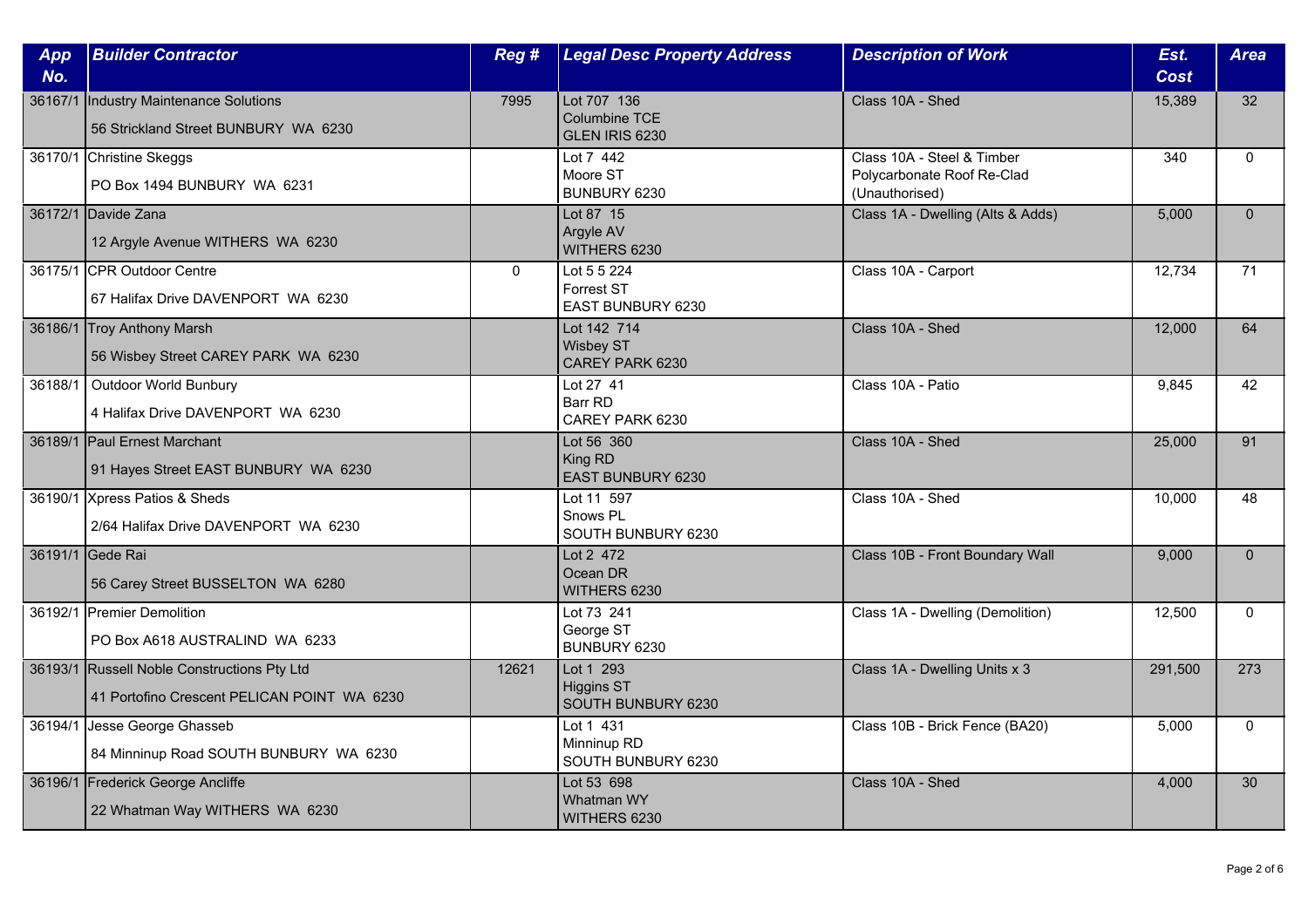| App<br>No.       | <b>Builder Contractor</b>                                                     | Reg #          | <b>Legal Desc Property Address</b>                   | <b>Description of Work</b>                                      | Est.<br><b>Cost</b> | <b>Area</b>     |
|------------------|-------------------------------------------------------------------------------|----------------|------------------------------------------------------|-----------------------------------------------------------------|---------------------|-----------------|
|                  | 36198/1 Neville David Conway<br>PO Box 4092 EAST BUNBURY WA 6230              |                | Lot 93 360<br>King RD<br>EAST BUNBURY 6230           | Class 10A - Carport                                             | 6,000               | $\mathbf{0}$    |
| 36199/1 LD Total | 7 Mason Street BUNBURY WA 6230                                                |                | Lot 55 22<br><b>Ashford PL</b><br>SOUTH BUNBURY 6230 | Class 10B - Retaining Wall Addition<br>(BA20 Verge Works)       | 15,000              | $\Omega$        |
|                  | 36200/1 Salaman Pty Ltd T/A Shedforce<br>62 Strelley Street BUSSELTON WA 6280 | 11808          | Lot 11 429<br>Mindalong CL<br>SOUTH BUNBURY 6230     | Class 10A - Patio                                               | 19,120              | 61              |
|                  | 36201/1 CPR Outdoor Centre<br>67 Halifax Drive DAVENPORT WA 6230              | $\overline{0}$ | Lot 52 165<br>Dawson PL<br>SOUTH BUNBURY 6230        | Class 10A - Patio                                               | 3,413               | $\overline{13}$ |
|                  | 36205/1 South West Affordable Patios<br>Po Box 1312 BUNBURY WA 6230           |                | Lot 422 851<br><b>Cusworth DR</b><br>GLEN IRIS 6230  | Class 10A - Patio                                               | 11,580              | $\mathbf{0}$    |
|                  | 36207/1 Greg Hall<br>7 Mizzen Place LESCHENAULT WA 6233                       |                | Lot 245 251<br><b>Godwin ST</b><br>CAREY PARK 6230   | Class 10A - Patio                                               | 11,500              | 69              |
|                  | 36209/1 Salaman Pty Ltd T/A Shedforce<br>62 Strelley Street BUSSELTON WA 6280 | 11808          | Lot 110 266<br>Hales ST<br>CAREY PARK 6230           | Class 10A - Shed                                                | 23,162              | $\overline{77}$ |
|                  | 36210/1 Bradley Robert Williamson<br>10 Bryant Street BUNBURY WA 6230         |                | Lot 1 580<br>Seashore MEWS<br>SOUTH BUNBURY 6230     | Class 1A - Dwelling (2 Storey)                                  | 275,000             | $\mathbf{0}$    |
|                  | 36211/1 Tangent Nominees Pty Ltd<br>242 Leach Highway MYAREE WA 6154          |                | Lot 22 947<br>Canter CCT<br>SOUTH BUNBURY 6230       | Class 1A - Dwelling (2 Storey)                                  | 295,635             | 170             |
|                  | 36212/1 Xpress Patios & Sheds<br>2/64 Halifax Drive DAVENPORT WA 6230         |                | Lot 250 187<br>Dunstan ST<br>SOUTH BUNBURY 6230      | Class 10A - Patio x 3                                           | 16,100              | 70              |
|                  | 36215/1 JCW Electrical Pty Ltd<br>7A Stuart Street BUNBURY WA 6230            |                | Lot 119 628<br>Sutherland WY<br>PICTON 6229          | Class 10B - Solar Panel Installation (City<br>of Bunbury Depot) | 87,000              | $\mathbf{0}$    |
|                  | 36216/1 BGC Residential Pty Ltd<br>PO Box 7196 Cloisters Square PERTH WA 6850 | 9769           | Lot 61 543<br>Ramsden ST<br><b>EAST BUNBURY 6230</b> | Class 1A - Dwelling                                             | 185,122             | $\Omega$        |
|                  | 36217/1 CPR Outdoor Centre<br>67 Halifax Drive DAVENPORT WA 6230              | $\mathbf{0}$   | Lot 238 630<br>Sweeny ST<br>CAREY PARK 6230          | Class 10A - Patio                                               | 8,844               | 29              |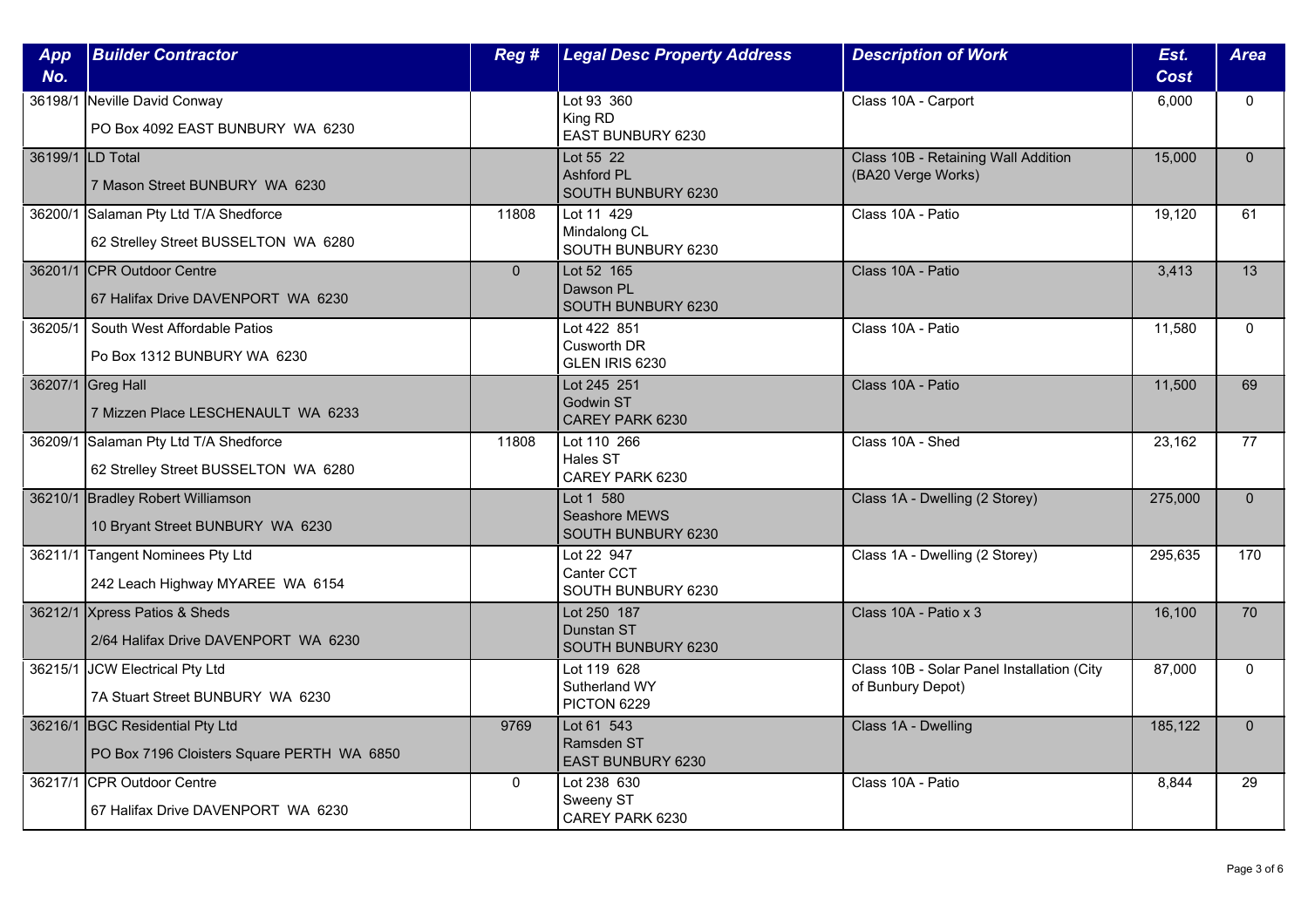| App<br>No. | <b>Builder Contractor</b>                                                   | Reg # | <b>Legal Desc Property Address</b>                    | <b>Description of Work</b>                                        | Est.<br><b>Cost</b> | <b>Area</b>  |
|------------|-----------------------------------------------------------------------------|-------|-------------------------------------------------------|-------------------------------------------------------------------|---------------------|--------------|
| 36218/1    | Outdoor World Bunbury<br>4 Halifax Drive DAVENPORT WA 6230                  |       | Lot 4 4 620<br><b>Strickland ST</b><br>BUNBURY 6230   | Class 10A - Carport                                               | 5,158               | $\Omega$     |
|            | 36219/1 Picton Civil Pty Ltd<br>PO Box 9105 PICTON WA 6229                  |       | Lot 503 335<br>Jetty RD<br>BUNBURY 6230               | Class 10A - Public Ablutions Block<br>(Demolition)                | 3,630               | $\Omega$     |
| 36220/1    | Shaun Marwick<br>5 Cornell Crescent SOUTH BUNBURY WA 6230                   |       | Lot 52 143<br><b>Cornell CR</b><br>SOUTH BUNBURY 6230 | Class 10A - Shed                                                  | 18,000              | $\Omega$     |
|            | 36221/1 Dale Alcock Homes South West Pty Ltd<br>PO Box 354 BUNBURY WA 6231  | 9718  | Lot 1 402<br>Mangles ST<br>SOUTH BUNBURY 6230         | Class 1A - Dwelling                                               | 225,473             | 216          |
|            | 36222/1 Custom Design Shopfitting<br>4/18 Hilldon Court NERANG QLD 4211     |       | Lot 63 574<br>Sandridge RD<br>EAST BUNBURY 6230       | Class 6 - Shop (Fitout Tenancy 25-26<br>EB Games - Bunbury Forum) | 180,960             | $\Omega$     |
|            | 36224/1 Paul Rodgers<br>3 Banksia Street BUNBURY WA 6230                    |       | Lot 128 36<br><b>Banksia ST</b><br>BUNBURY 6230       | Class 10B - Masonry Wall (Unauthorised<br>$-BA20$                 | 5,000               | $\Omega$     |
|            | 36226/1 Ronald Chatt<br>3 Hyacinth Lane GLEN IRIS WA 6230                   |       | Lot 112 314<br><b>Hyacinth LA</b><br>GLEN IRIS 6230   | Class 10A - Shed                                                  | 15,000              | $\Omega$     |
|            | 36227/1 Richard Banks<br>10 West Road SOUTH BUNBURY WA 6230                 |       | Lot 17 693<br>West RD<br>SOUTH BUNBURY 6230           | Class 10B - Front Boundary Fence                                  | 2,000               | $\Omega$     |
|            | 36230/1 Redink Homes South West<br>40/23-25 Casuarina Drive BUNBURY WA 6230 | 12049 | Lot 713 889<br><b>Bow ST</b><br>GLEN IRIS 6230        | Class 1A - Dwelling                                               | 227,301             | $\Omega$     |
| 36231/1    | Jared Robert Murnane<br>48B Forrest Avenue SOUTH BUNBURY WA 6230            |       | Lot 96 497<br>Patrick ST<br>SOUTH BUNBURY 6230        | Class 10A - Patio                                                 | 19,950              | $\mathbf{0}$ |
|            | 36232/1 Fuchs Steel Roofing<br>22 Stallard Place WITHERS WA 6230            |       | Lot 1 283<br>Hayward ST<br>SOUTH BUNBURY 6230         | Class 1A - Dwelling (Roof Re-Clad)                                | 15,000              | $\Omega$     |
|            | 36233/1 TKL Contractors Pty Ltd<br>PO Box 6378 SOUTH BUNBURY WA 6230        |       | Lot 239 573<br>San Marco PRM<br>PELICAN POINT 6230    | Class 10B - Front Masonry Wall                                    | 6,900               | $\Omega$     |
| 36234/1    | Industry Maintenance Solutions<br>56 Strickland Street BUNBURY WA 6230      | 7995  | Lot 110 355<br>Kendle CL<br>PELICAN POINT 6230        | Class 10A - Patio                                                 | 3,190               | $\Omega$     |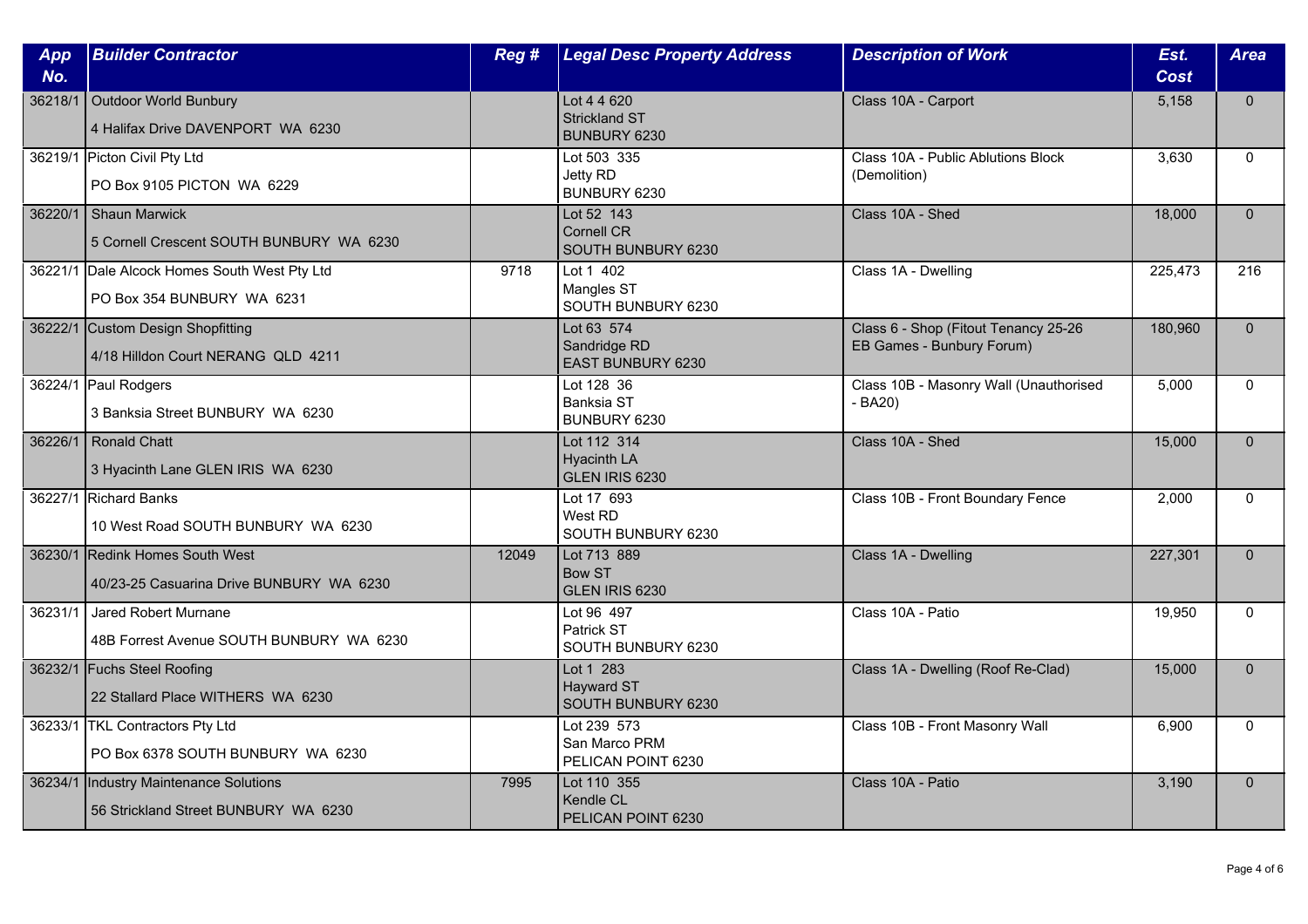| App<br>No. | <b>Builder Contractor</b>                                                        | Reg #  | <b>Legal Desc Property Address</b>                    | <b>Description of Work</b>                   | Est.<br>Cost | <b>Area</b>     |
|------------|----------------------------------------------------------------------------------|--------|-------------------------------------------------------|----------------------------------------------|--------------|-----------------|
|            | 36235/1 Dale Alcock Homes South West Pty Ltd<br>PO Box 354 BUNBURY WA 6231       | 9718   | Lot 88 362<br>Kinkella DR<br>CAREY PARK 6230          | Class 1A - Dwelling & Ancillary Unit         | 323,153      | 276             |
|            | 36236/1 Dale Alcock Homes South West Pty Ltd<br>PO Box 354 BUNBURY WA 6231       | 9718   | Lot 64 543<br>Ramsden ST<br><b>EAST BUNBURY 6230</b>  | Class 1A - Dwelling                          | 164,706      | 132             |
|            | 36237/1 Xpress Patios & Sheds<br>2/64 Halifax Drive DAVENPORT WA 6230            |        | Lot 200 694<br>Westwood ST<br>WITHERS 6230            | Class 10A - Patio                            | 3,300        | $\mathbf{0}$    |
|            | 36239/1 Xpress Patios & Sheds<br>2/64 Halifax Drive DAVENPORT WA 6230            |        | Lot 17 402<br><b>Mangles ST</b><br>SOUTH BUNBURY 6230 | Class 10A - Patio                            | 9,600        | $\mathbf{0}$    |
|            | 36240/1 Spencer Signs<br>51 McCombe Road DAVENPORT WA 6230                       |        | Lot 26 46<br>Beach RD<br>BUNBURY 6230                 | Class 10B - Signage (Leeuwin<br>Accounting)  | 1,000        | $\mathbf{0}$    |
| 36242/1    | Geoffrey Kingswood<br>27 Matilda Avenue AUSTRALIND WA 6233                       |        | Lot 204 365<br><b>Kurrajong CIR</b><br>GLEN IRIS 6230 | Class 10A - Shed                             | 1,100        | $\Omega$        |
|            | 36243/1 Ventura Home Group Pty Ltd<br>PO Box 1620 OSBORNE PARK WA 6916           | 10805  | Lot 262 435<br>Mondak PL<br>CAREY PARK 6230           | Class 1A - Dwelling                          | 239,263      | 261             |
|            | 36244/1 Dale Alcock Homes South West Pty Ltd<br>PO Box 354 BUNBURY WA 6231       | 9718   | Lot 3 223<br><b>Forrest AV</b><br>SOUTH BUNBURY 6230  | Class 1A - Dwelling                          | 205,341      | 197             |
|            | 36245/1   WB Winwood & Son<br>22 Constitution Street SOUTH BUNBURY WA 6230       |        | Lot 57 324<br><b>Island Queen ST</b><br>WITHERS 6230  | Class 1A - Dwelling (Roof Re-Clad)           | 12,046       | $\Omega$        |
|            | 36246/1 Shekinah Construction Pty Ltd<br>Gary Aitken PO Box 4207 BUNBURY WA 6231 | 101524 | Lot 29 219<br><b>Floreat ST</b><br>SOUTH BUNBURY 6230 | Class 1A - Dwelling (Alts & Adds)            | 99,930       | 20              |
|            | 36249/1  Industry Maintenance Solutions<br>56 Strickland Street BUNBURY WA 6230  | 7995   | Lot 2 224<br>Forrest ST<br>EAST BUNBURY 6230          | Class 10A - Carport                          | 4.169        | 22              |
|            | 36250/1 Christopher James Green                                                  |        | Lot 114 337<br>Jipse CR<br><b>EAST BUNBURY 6230</b>   | Class 10A - Carport & Patio                  | 12,000       | $\overline{70}$ |
|            | 36251/1 Brendan John Martin<br>3 Parry Street SOUTH BUNBURY WA 6230              |        | Lot 151 714<br>Wisbey ST<br>CAREY PARK 6230           | Class 10B - Retaining Wall<br>(Unauthorised) | 4,000        | $\mathbf{0}$    |